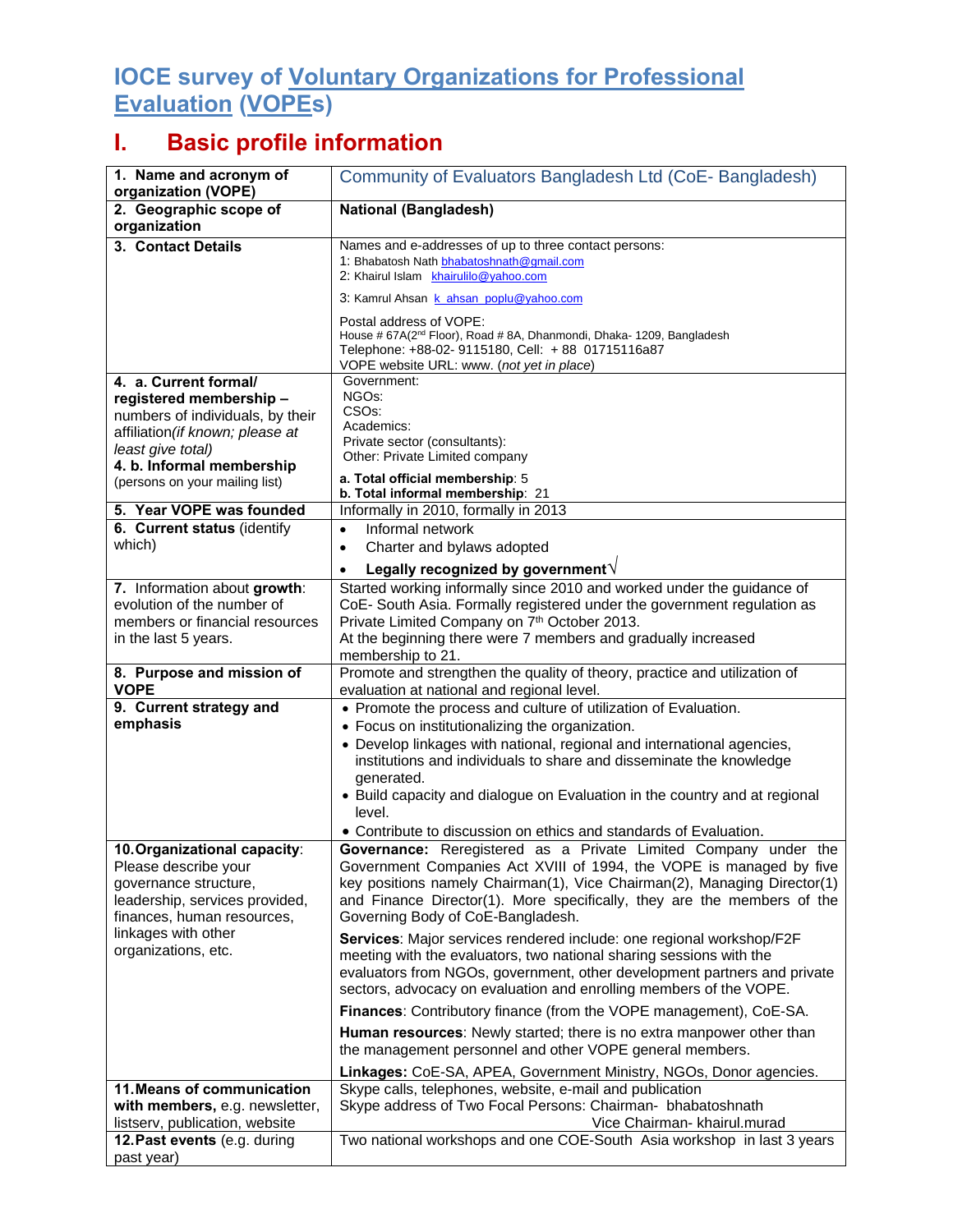| 13. Forthcoming key<br>events/conferences - dates,<br>location     | One mini-Conclave at the end of 2014 of COE-SA (Proposed).                      |
|--------------------------------------------------------------------|---------------------------------------------------------------------------------|
| 14. Name and e-address of<br>person submitting this<br>information | Mr. Bhabatosh Nath, Chairman, CoE-Bangladesh<br>E-mail: bhabatoshnath@gmail.com |
| 15. Date of this update                                            | 11 <sup>th</sup> February 2014                                                  |

## **II. Experience with Evaluation Capacity Building**

| 1. Background: Please provide<br>a brief history of the formation of<br>this organization (VOPE).<br>1.1 Who were/are the key<br>players?<br>1.2 How many members do you<br>have on your governing board/<br>committee?<br>1.3 What are the main existing<br>strengths that your VOPE is<br>trying to capitalize on?<br>1.4What are the main challenges<br>that your VOPE is trying to                                                                                                                                                                                                                                                                     | 1.1 The COE-SA has been for long pursuing towards forming or opening a<br>chapter/branch of the organization in Bangladesh, of course having a<br>separate identity. As a follow up, members of COE from Bangladesh initially<br>has been working informally to this effect and finally is on board completing all<br>the formalities of registration. All the older COE-members from Bangladesh<br>particularly the existing governing body members were the key players.<br>1.2 At present, we have 5 (five) members in the Governing Board/Body.<br>1.3 We have a very enthusiastic and highly professional core group (founding<br>members), and a good number of national professionals in evaluation field<br>have been already enrolled and many are in the pipe line. We have strong<br>network with local, regional and international evaluation personnel and forums<br>(including COE-SA and other COEs of the region). |
|------------------------------------------------------------------------------------------------------------------------------------------------------------------------------------------------------------------------------------------------------------------------------------------------------------------------------------------------------------------------------------------------------------------------------------------------------------------------------------------------------------------------------------------------------------------------------------------------------------------------------------------------------------|------------------------------------------------------------------------------------------------------------------------------------------------------------------------------------------------------------------------------------------------------------------------------------------------------------------------------------------------------------------------------------------------------------------------------------------------------------------------------------------------------------------------------------------------------------------------------------------------------------------------------------------------------------------------------------------------------------------------------------------------------------------------------------------------------------------------------------------------------------------------------------------------------------------------------------|
| address?                                                                                                                                                                                                                                                                                                                                                                                                                                                                                                                                                                                                                                                   | 1.4 Raising fund for the operation and sustaining of the organization and<br>developing close linkage/relation with government are the key challenges of<br>the VOPE. Involving younger and female professionals in the group could be<br>a challenge too.                                                                                                                                                                                                                                                                                                                                                                                                                                                                                                                                                                                                                                                                         |
| 2. Organizational motivation:<br>What were/are the driving forces<br>of the VOPE and its historical<br>development?                                                                                                                                                                                                                                                                                                                                                                                                                                                                                                                                        | Motivated, experienced and qualified founder members were the principal<br>driving force. The new and upcoming members, including the young ones, are<br>expected to play important roles in the upcoming days.                                                                                                                                                                                                                                                                                                                                                                                                                                                                                                                                                                                                                                                                                                                    |
| 3. Evaluation Capacity<br>Building <sup>1</sup> : What has your VOPE<br>done to promote evaluation<br>(M&E) capacity?                                                                                                                                                                                                                                                                                                                                                                                                                                                                                                                                      | So far we have organized 2 workshops participated by a host of GO-NGO,<br>donor and government agency professionals. Some of our members<br>conducted informal and formal sessions/training for capacity development of<br>local agencies.                                                                                                                                                                                                                                                                                                                                                                                                                                                                                                                                                                                                                                                                                         |
|                                                                                                                                                                                                                                                                                                                                                                                                                                                                                                                                                                                                                                                            | Organized a F2F meeting of COE-SA in January 2013 at Dhaka, Bangladesh                                                                                                                                                                                                                                                                                                                                                                                                                                                                                                                                                                                                                                                                                                                                                                                                                                                             |
| 4. Context / target entities:<br>More specifically, who are the<br>persons or institutions your<br>organization seeks to influence<br>(to strengthen evaluation<br>capacity)? For example:<br>4.1 Technical capacities to<br>supply quality evaluations,<br>partnering with experts, local<br>universities or others to<br>provide training for<br>members, etc.;<br>4.2 Strengthening VOPE<br>organizational capacity itself;<br>4.3 Enhancing the enabling<br>environment for evaluation,<br>including strengthening the<br>demand for and use of<br>evaluations by policy<br>makers;<br>4.4 Influencing governmental<br>policies related to evaluation, | As a nascent organization we have not yet started/carried out any such<br>activities. We envision including all of the categories of activities, with focus<br>primarily on 4.2, 4.3, and 4.4 in our work plan.                                                                                                                                                                                                                                                                                                                                                                                                                                                                                                                                                                                                                                                                                                                    |

1By evaluation capacity we refer to the capacity of individuals to produce credible and useful evaluations (supply side), but also to institutional capacities to call for and utilize evaluations (demand side).

 $\overline{a}$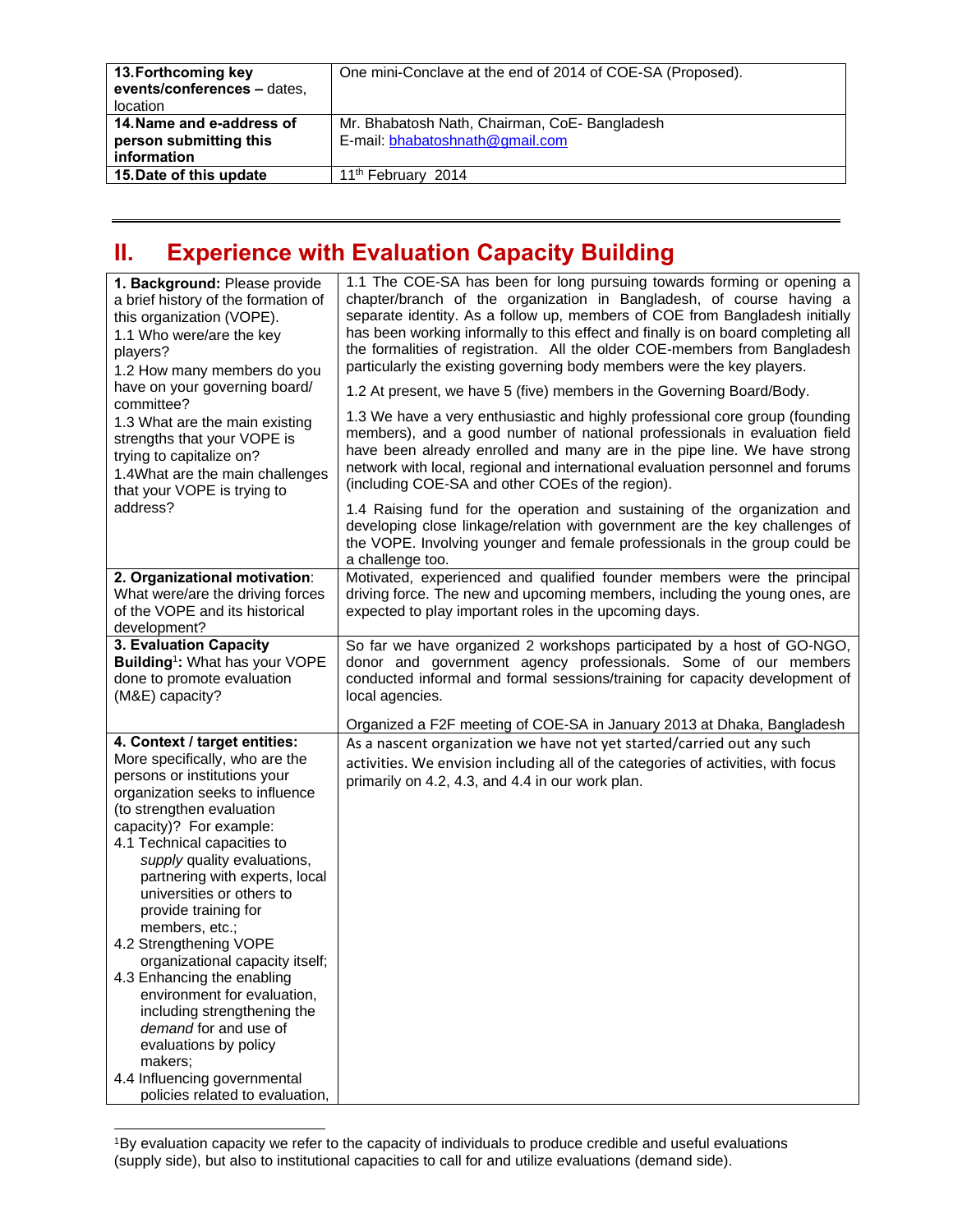| evaluation designs and<br>implementation of M&E                                                                                                                                                                                                                                                                         |                                                                                                                                                                                                                                                                                                                                                                                                                                                                                                                                                                                                                                                                                                                                                                                              |
|-------------------------------------------------------------------------------------------------------------------------------------------------------------------------------------------------------------------------------------------------------------------------------------------------------------------------|----------------------------------------------------------------------------------------------------------------------------------------------------------------------------------------------------------------------------------------------------------------------------------------------------------------------------------------------------------------------------------------------------------------------------------------------------------------------------------------------------------------------------------------------------------------------------------------------------------------------------------------------------------------------------------------------------------------------------------------------------------------------------------------------|
| systems, etc.<br>5. Public accountability: Is your<br>VOPE helping to strengthen<br>oversight and transparency of<br>government programs? If so, in<br>what ways? Can you share any<br>success stories of evaluators or<br>others promoting public<br>accountability?                                                   | Not yet started/carried out, but planning to start at some stage.                                                                                                                                                                                                                                                                                                                                                                                                                                                                                                                                                                                                                                                                                                                            |
| 6. More specifically, what are<br>some of the key themes for<br>which you advocate? For<br>example, are you promoting<br>issues related to cultural<br>sensitivity, equity, social justice,<br>empowerment, transformation,<br>gender, environment, poverty? If<br>so, please describe or attach<br>relevant documents. | We would try to focus on:<br>Cultural Sensitivity; Equity; Social justice: Empowerment, Gender, Poverty,<br>Environment/ Climate Change.                                                                                                                                                                                                                                                                                                                                                                                                                                                                                                                                                                                                                                                     |
| 7. Methods: Experiences in<br>strengthening skills of individual<br>members, by (for example):<br>• organizing workshops led by<br>local experts;<br>organizing webinars with<br>international speakers;<br>designing and delivering e-<br>learning programmes;<br>administering mentoring<br>programmes; etc.          | Experiences mainly in:<br>conducting evaluation including impact and result-based evaluation<br>in NGOs, INGOs, Embassy and leading donor agencies like EU,<br>DFID, UN and USAID by the CoE- Bangladesh members individually<br>and jointly. Effort has also been given to utilize evaluation results by<br>the implementing organizations and donors.<br>organizing sharing sessions to discuss the evaluation findings among<br>٠<br>the CoE members and other evaluators and program implementers.<br>organizing workshops led by local experts;<br>administering mentoring programmes/training and (not by the VOPE<br>٠<br>but by individual members)<br>designing M&E system (not by the VOPE but by individual members)<br>٠<br>organizing F2F meeting of COE-SA at Dhaka Bangladesh |
| 8. Standards: Has your VOPE<br>developed professional<br>standards/ethical codes/<br>competencies (or adheres to<br>those developed by others)? If<br>so, please provide<br>documentation.                                                                                                                              | Not yet developed.<br>on process at this moment                                                                                                                                                                                                                                                                                                                                                                                                                                                                                                                                                                                                                                                                                                                                              |
| 9. Job opportunities: Do you<br>share employment/ consultancy<br>opportunities with evaluators on<br>your database?                                                                                                                                                                                                     | We have a plan to do so.                                                                                                                                                                                                                                                                                                                                                                                                                                                                                                                                                                                                                                                                                                                                                                     |
| 10. Progress and results: What<br>progress has been achieved so<br>far in any of the above or other<br>domains? What are expected<br>and unexpected results<br>achieved?<br>11. Lessons learned:<br>Recommendations/ tips to others                                                                                     | We do not have remarkable achievements yet, however, some efforts have<br>been made by individual evaluators (among the CoE-Bangladesh governing<br>board members) to take initiatives to share the evaluation report /findings with<br>the stakeholders at grassroots level (after translating the English version<br>report in Bangla language). Some organizations like World Concern, ADESH<br>(local NGO) have already materialized it.<br>It is a good idea to spend resources at the beginning to try to create a<br>cohesive group that shares a common vision and is energized to participate                                                                                                                                                                                       |
| for good practices on how to<br>organize and sustain VOPEs like<br>yours.<br>12. Next steps: What does your<br>organization plan to do next?                                                                                                                                                                            | continuously.<br>Conducting a MRE study in Bangladesh as a part of Regional (Nepal,<br>$\bullet$<br>Bhutan and Bangladesh) sponsored by EvalPartners/IOCE.<br>Organizing a mini-conclave at Dhaka Bangladesh<br>$\bullet$                                                                                                                                                                                                                                                                                                                                                                                                                                                                                                                                                                    |
|                                                                                                                                                                                                                                                                                                                         | • Making training plan on M&E and conducting training<br>More liaison/ communication/ sharing meetings with the related<br>government ministries, departments like Planning ministry, Finance                                                                                                                                                                                                                                                                                                                                                                                                                                                                                                                                                                                                |